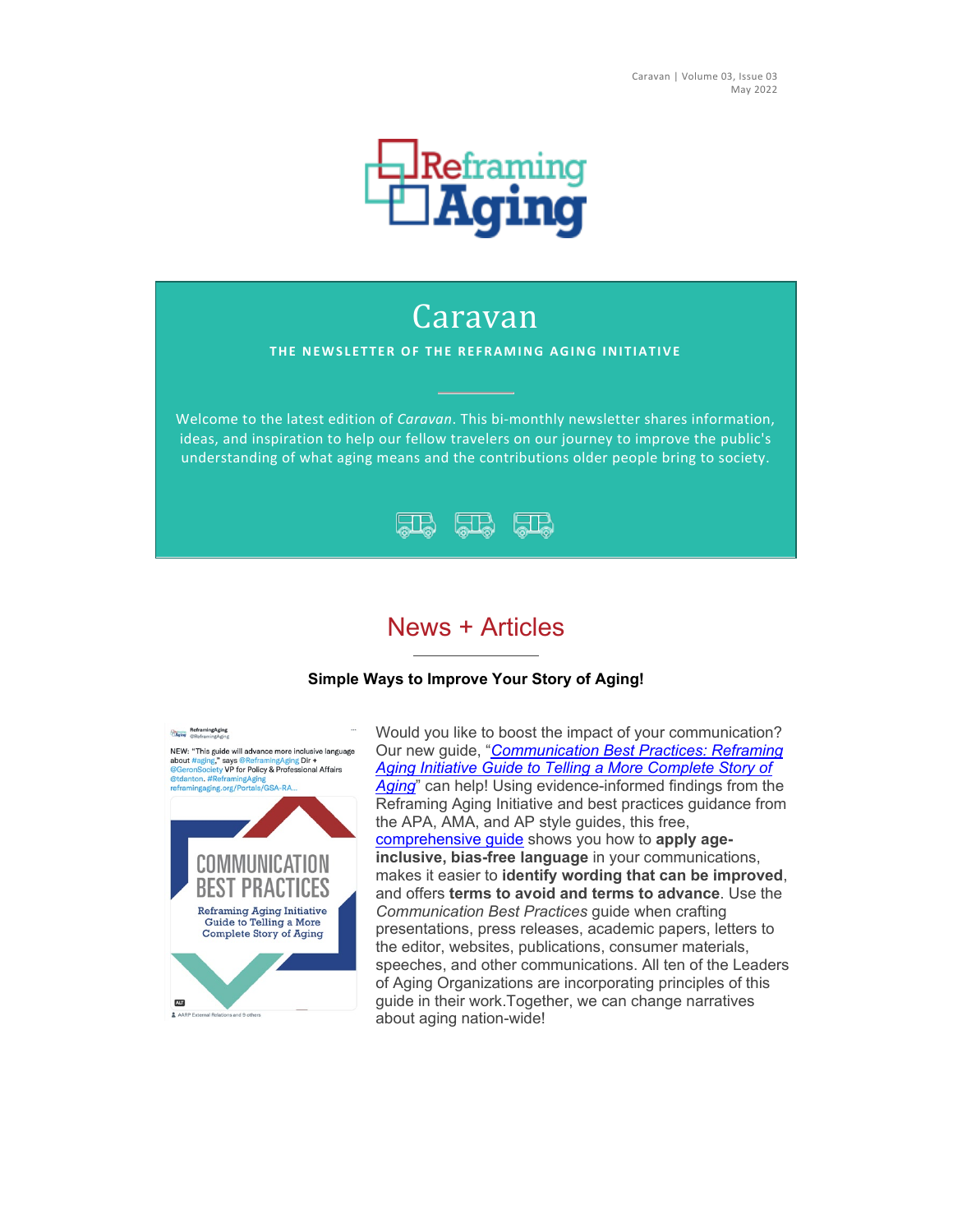## **Nursing Homes: Not What People Think!**

Do any of these beliefs sound familiar? "Only rich people can afford a decent nursing home." "Nursing home staff just need to be caring people." "Nursing homes are impersonal." What can we say when faced with these beliefs?

On April 11, 2022, RAI's research partner FrameWorks Institute released a [brief on findings and recommendations](https://secure.geron.org/cvweb/lt/?https://www.frameworksinstitute.org/publication/communicating-about-nursing-home-care-findings-and-emerging-recommendations/==BA433B5B-99ED-410A-A461-66ADA7EDD726/ALLTESTS)  [for communicating about nursing homes.](https://secure.geron.org/cvweb/lt/?https://www.frameworksinstitute.org/publication/communicating-about-nursing-home-care-findings-and-emerging-recommendations/==BA433B5B-99ED-410A-A461-66ADA7EDD726/ALLTESTS) The report is based on research examining what the public believes about nursing homes and what those in the field understand. According to FrameWorks, "The problems affecting nursing homes existed long before COVID-19, but the narratives surrounding these problems have impeded the very policies that could improve conditions for residents and caregivers alike."

The [report](https://secure.geron.org/cvweb/lt/?https://www.frameworksinstitute.org/publication/communicating-about-nursing-home-care-findings-and-emerging-recommendations/==BA433B5B-99ED-410A-A461-66ADA7EDD726/ALLTESTS) provides initial recommendations for changing how we communicate about nursing homes and care workers. The RAI grant renewal includes partnering with FrameWorks Institute to develop specific activities to assist in disseminating this work. Keep watching for more information!





### **LeadingAge: Opening Doors to Aging Services**

"Americans have never needed aging services more, but our sector is not well understood by the general public. Now is the time for us to reset the narrative, proactively telling the story of aging services." So says LeadingAge, a member of the Leaders of Aging Organizations, the collaborative that created the Reframing Aging Initiative, and host of the LeadingAge Leadership Summit. We couldn't agree more! At the 2022 Summit, March 28-30, 2022, RAI Facilitator Donna Satterthwaite took part in a panel to discuss the importance of using well-framed language in messages about aging. Panelists included Susan Donley, Senior VP at LeadingAge and RAI National Advisory Board member, and Nat Kendall-Taylor, CEO of FrameWorks Institute and RAI National Advisory Board member. LeadingAge understands the power of communication, and its initiative Opening [Doors](https://secure.geron.org/cvweb/lt/?https://openingdoors.org/==BA433B5B-99ED-410A-A461-66ADA7EDD726/ALLTESTS) uses evidence-based strategies to introduce aging services to the public.

### **Volunteering: Caravan Survey Results**

We know older adults bring significant life experience and skills to their volunteer roles, yet misperceptions of older people abound. We asked: "What one underappreciated or overlooked characteristic do you think older volunteers contribute?" The majority of the 248 responses about what older volunteers contribute were divided among Ability to Think Big Picture (21%), Experience Working in Multiple Industries / Settings (23%), and Capacity for Mentoring Younger People (20%).

Here are some of your thoughts:

*"Large networks of resources, professional and personal connections."*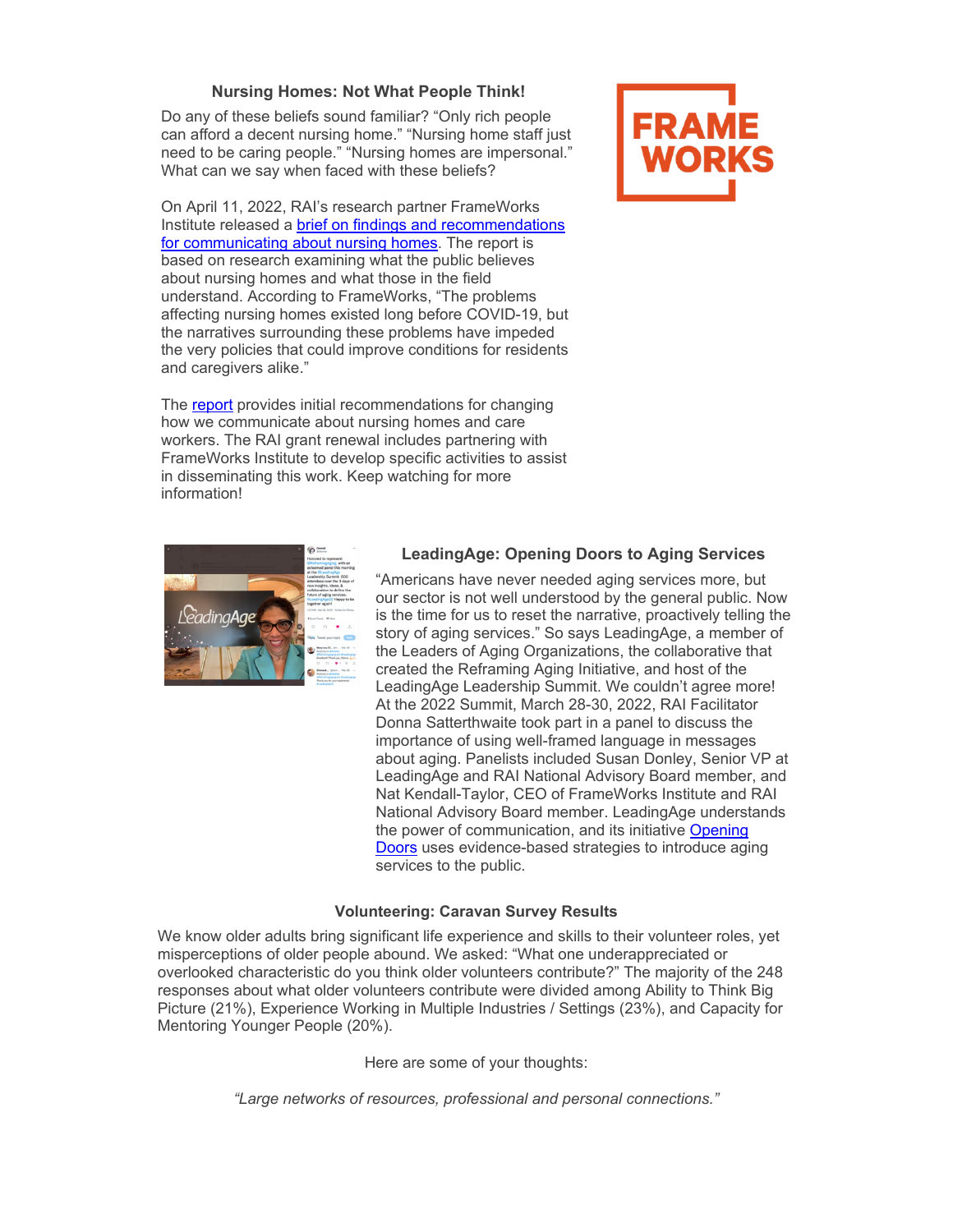*"Older adults are opened minded, flexible and can adapt to technologies and new ways of being and doing things within the community as well as across generations. They can bridge the gaps."*

*"Older adults are contributors! Many orgs "serve" older adults and they are passive recipients and not seen as individuals that can and want to contribute. Almost anything you might provide to an older adult, an older adult can provide to others."*

Wise words we should repeat in our communications!

# What We're Reading

The National Academies of Sciences, Engineering, and Medicine just released a report, *[The](https://secure.geron.org/cvweb/lt/?https://nap.nationalacademies.org/catalog/26526==BA433B5B-99ED-410A-A461-66ADA7EDD726/ALLTESTS)  [National Imperative to Improve Nursing Home Quality: Honoring Our Commitment to](https://secure.geron.org/cvweb/lt/?https://nap.nationalacademies.org/catalog/26526==BA433B5B-99ED-410A-A461-66ADA7EDD726/ALLTESTS)  [Residents, Families, and Staff](https://secure.geron.org/cvweb/lt/?https://nap.nationalacademies.org/catalog/26526==BA433B5B-99ED-410A-A461-66ADA7EDD726/ALLTESTS)*, which analyzes how the US delivers, finances, regulates, and measures the quality of nursing home care. The John A. Hartford Foundation's President, Terry Fulmer, talks about how the pandemic increased the urgency of this issue in [this video](https://secure.geron.org/cvweb/lt/?https://www.youtube.com/watch?v=UUzfmo0ILQY==BA433B5B-99ED-410A-A461-66ADA7EDD726/ALLTESTS) describing the report.

Gerontologists M. Aaron Guest, PhD, and Allie Peckham, PhD, both of Arizona State University, cited the Reframing Aging Initiative in the *Journal of Communication in Healthcare*, [Identifying Better Communication Practices for Older Adults During the Next](https://secure.geron.org/cvweb/lt/?https://www.tandfonline.com/doi/abs/10.1080/17538068.2022.2029104?scroll=top%26needAccess=true%26journalCode=ycih20%23.Yh05yxPJm0c.twitter==BA433B5B-99ED-410A-A461-66ADA7EDD726/ALLTESTS)  [Pandemic: Recommendations from the COVID-19 experience.](https://secure.geron.org/cvweb/lt/?https://www.tandfonline.com/doi/abs/10.1080/17538068.2022.2029104?scroll=top%26needAccess=true%26journalCode=ycih20%23.Yh05yxPJm0c.twitter==BA433B5B-99ED-410A-A461-66ADA7EDD726/ALLTESTS) They noted that during the pandemic, public health messaging has emphasized vulnerability and susceptibility to the SARS-CoV-2 virus. Some of this messaging "devolved into generalizable claims regarding large swaths of the population, including older adults." The authors assert, "The use of affirming and age-friendly language must extend beyond communication intended for older adults, but to the environments older persons are in and their engagement with communication strategies."

[Aging is Still One of Biology's Greatest Mysteries,](https://secure.geron.org/cvweb/lt/?https://www.discovermagazine.com/health/aging-is-still-one-of-biologys-greatest-mysteries==BA433B5B-99ED-410A-A461-66ADA7EDD726/ALLTESTS) a story in D*iscover* Magazine, was written by Jeanne Erdmann with the support of a journalism fellowship from The Gerontological Society of America, The Journalists Network on Generations, and The John A. Hartford Foundation. It reviews what we know about the aging process and quotes our own Trish D'Antonio: "The more we understand about aging, the more the public will understand, and the more we will see support for aging. We are not falling off a cliff because our society is aging."

Last but not least: please follow us on Twitter to learn more  $@$ ReframingAging.

# Resources